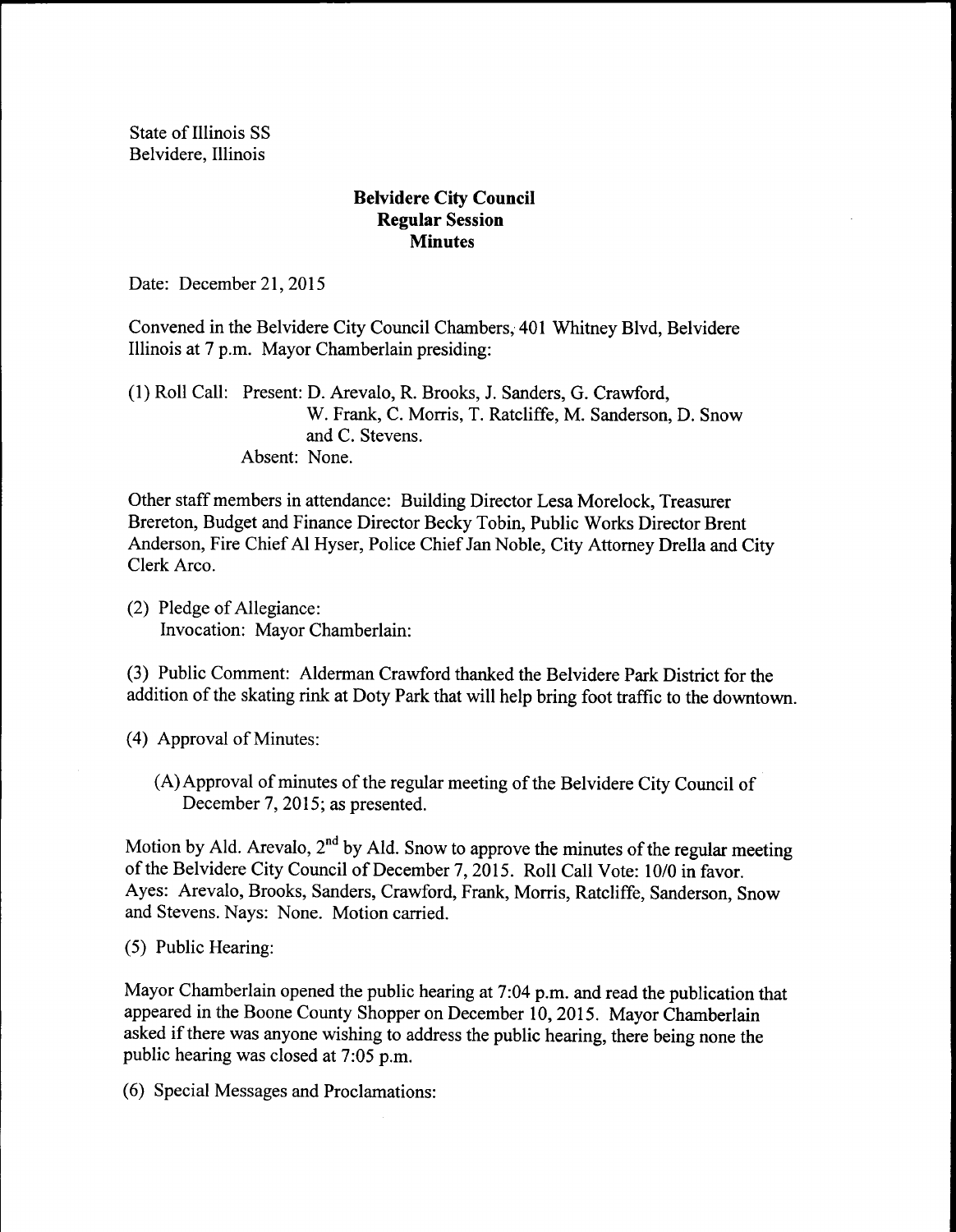7) Approval ofExpenditures: General& Special Fund Expenditures: \$ 1, 560,887.56 Water& Sewer Fund Expenditures: \$ 727,418.60

Motion by Ald. Ratcliffe, 2<sup>nd</sup> by Ald. Stevens to approve the General & Special Fund Expenditures in the amount of \$1,560,887.56. Roll Call Vote: 10/0 in favor. Ayes: Brooks, Sanders, Crawford, Frank, Morris, Ratcliffe, Sanderson, Snow, Stevens and Arevalo. Nays: None. Motion carried.

Motion by Ald. Snow, 2<sup>nd</sup> by Ald. Stevens to approve the Water & Sewer Fund Expenditures in the amount of \$727,418.60. Roll Call Vote: 10/0 in favor. Ayes: Sanders, Crawford, Frank, Morris, Ratcliffe, Sanderson, Snow, Stevens, Arevalo and Brooks. Nays: None. Motion carried.

- 8) Committee Reports& Minutes of City Officers:
	- A) Belvidere Police Department Overtime Report of November 24, 2015 through December 7, 2015.
	- (B) Belvidere Fire Department Overtime Report of November 25, 2015 through December 8, 2015.
	- (C) Monthly Treasurer's Report of November 2015.
	- D) Monthly General Fund Report of November 2015.
	- (E) Monthly Water/Sewer Fund Report of November 2015.
	- (F) Minutes of City of Belvidere Planning and Zoning Commission of December 8, 2015.
	- (G) Minutes of City-County Coordinating Committee of November 4, 2015.

Let the record show these reports and minutes were read and placed on file.

(H) Minutes of Committee of the Whole – Committee of the Whole – Building, Planning and Zoning and Public Works of December 14, 2015.

Motion by Ald. Brooks, 2<sup>nd</sup> by Ald. Stevens to approve the minutes of Committee of the Whole – December 14, 2015. Roll Call Vote: 10/0 in favor. Ayes: Crawford, Frank, Morris, Ratcliffe, Sanderson, Snow, Stevens, Arevalo, Brooks and Sanders. Nays: None. Motion carried.

- 9) Unfinished Business:
	- A) Ord.  $\#274H 2^{nd}$  Reading: An Ordinance Authorizing the Sale of Certain Personal Property( Police Forfeiture Vehicles).

Motion by Ald. Sanderson, 2<sup>nd</sup> by Ald. Brooks to pass Ord. #274H. Roll Call Vote: 10/0 in favor. Ayes: Frank, Morris, Ratcliffe, Sanderson, Snow, Stevens, Arevalo, Brooks, Sanders and Crawford. Nays: None. Motion carried.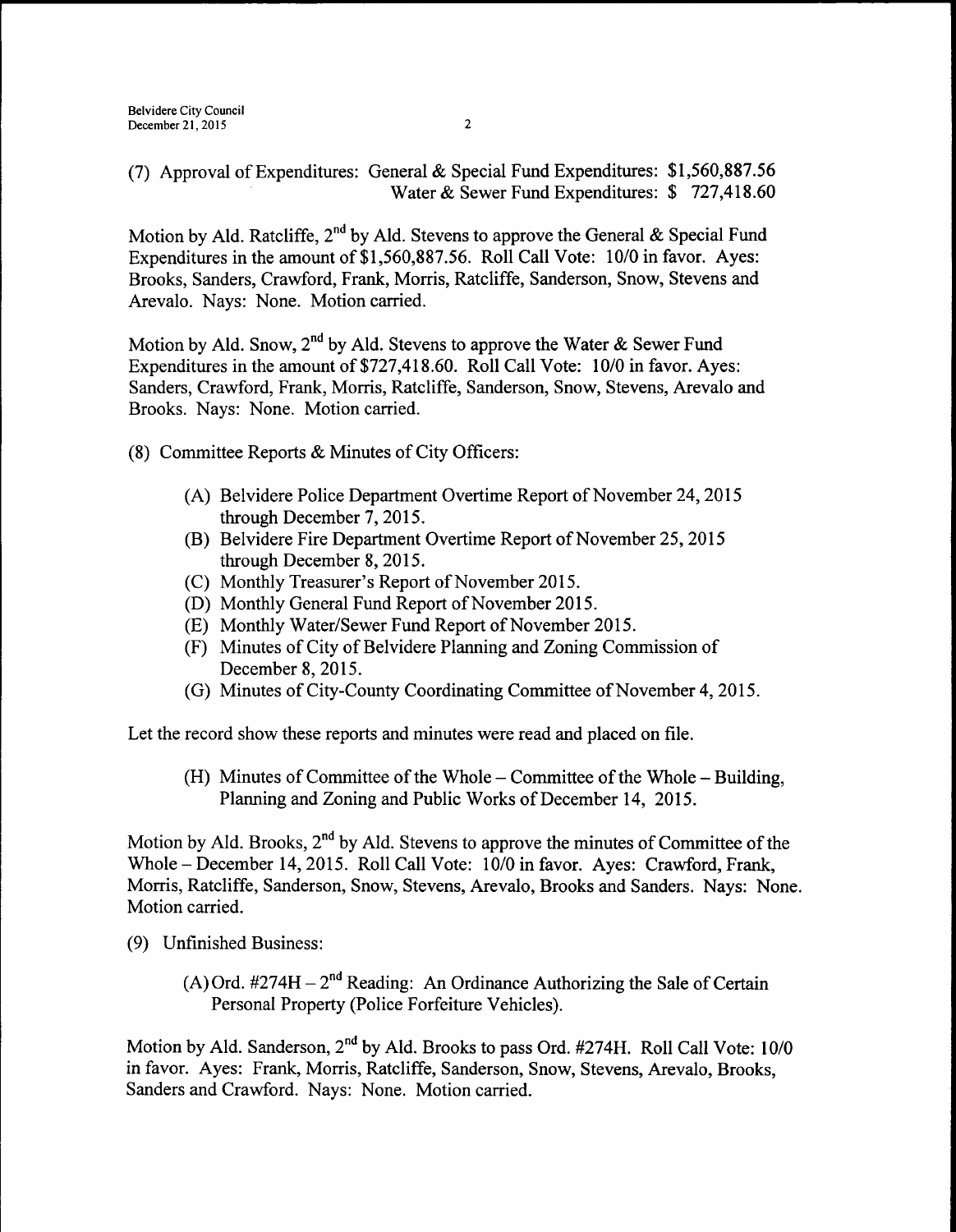Christina Gloria spoke from the audience on the increase in taxes.

B) Ord. #275H – 2<sup>nd</sup> Reading: Tax Levy Ordinance.

Motion by Ald. Arevalo, 2<sup>nd</sup> by Ald. Stevens to pass Ord. #275H. Roll Call Vote: 8/2 in favor. Ayes: Ratcliffe, Sanderson, Snow, Arevalo, Brooks, Sanders, Crawford and Frank. Nays: Morris and Stevens. Motion carried.

C) Ord.  $\#276H - 2<sup>nd</sup>$  Reading: An Ordinance Making a Levy and Providing for a Special Service Area #2 Tax in the City of Belvidere, Boone County, Illinois for the Fiscal Year Beginning May 1, 2015 and Ending April 30, 2016.

Motion by Ald. Snow, 2<sup>nd</sup> by Ald. Stevens to pass Ord. #276H. Roll Call Vote: 8/2 in favor. Ayes: Ratcliffe, Sanderson, Snow, Arevalo, Brooks, Sanders, Crawford and Frank. Nays: Stevens and Morris. Motion carried.

D) Ord.  $#277H - 2<sup>nd</sup>$  Reading: An Ordinance Making a Levy and Providing for a Special Service Area #3 Tax in the City of Belvidere, Boone County, Illinois for the Fiscal year Beginning May 1, 2015 and Ending April 30, 2016.

Motion by Ald. Sanders, 2<sup>nd</sup> by Ald. Stevens to pass Ord. #277H. Roll Call Vote: 8/2 in favor. Ayes: Sanderson, Snow, Arevalo, Brooks, Sanders, Crawford, Frank and Ratcliffe. Nays: Stevens and Morris. Motion carried.

10) New Business:

- A) Ord. #278H 1<sup>st</sup> Reading: An Ordinance Amending Chapter 150, Zoning Ordinance of the Municipal Code (Removal of 620-624 South State Street from the Downtown Overlay District).
- B) Ord. #279H 1<sup>st</sup> Reading: An Ordinance Granting a Special Use Permit Indoor Commercial Entertainment within the CB, Central Business District 506 South State Street).
- C) Ord.  $\#280H 1$ <sup>st</sup> Reading: An Ordinance Granting a Special Use for an Animated Sign within the GB, General Business District( 1635 Big Thunder Blvd).

Let the record show Ordinances #278H, #279H and #280H were placed on file for first reading.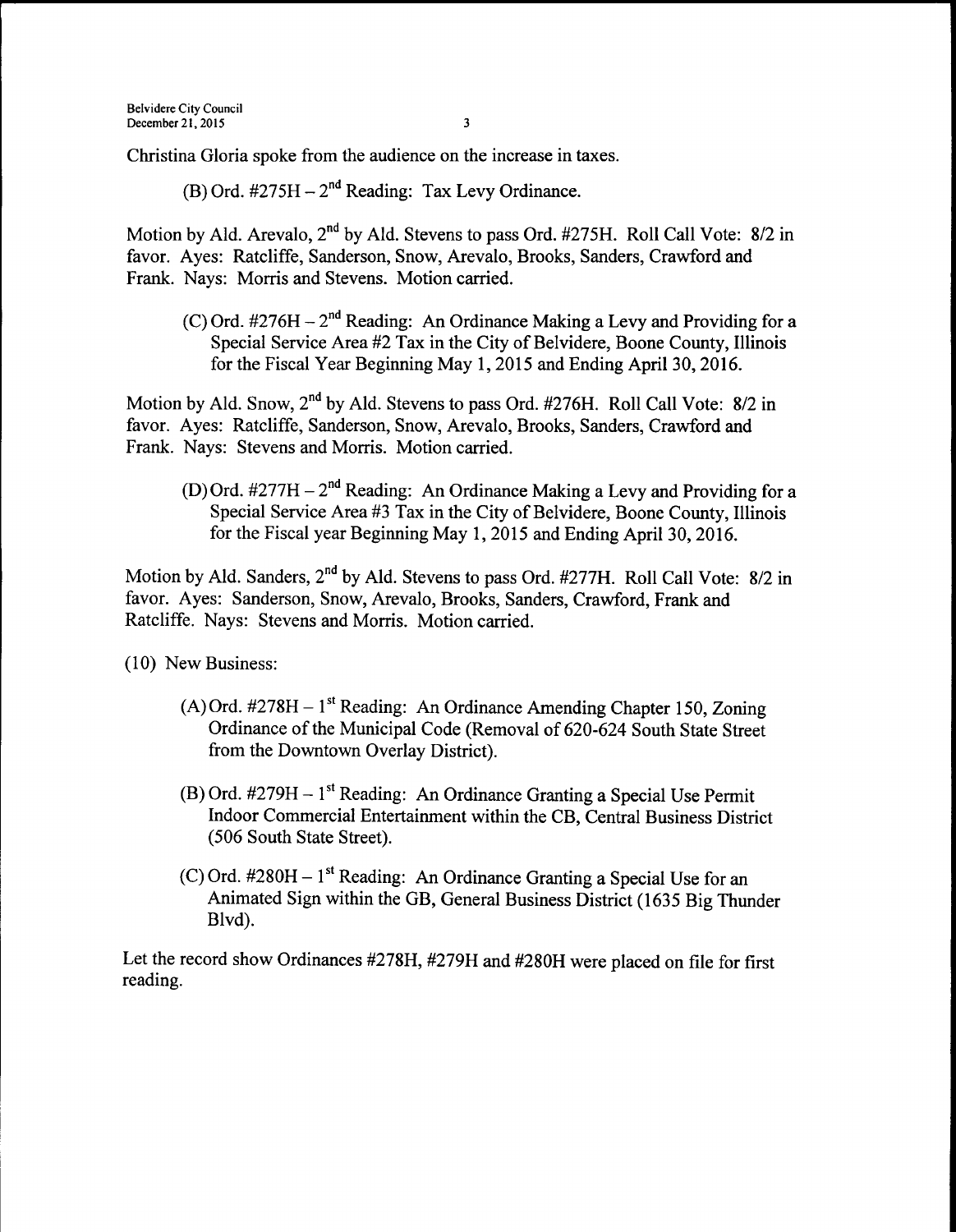Motions forwarded from City-County Coordinating Committee Meeting of November 4, 2015.

A) Motion to approve all landfill invoices presented with a 50150 split between the County and the City which were TRC invoice #169370 in the amount of \$10,576.76 and ACS invoice #44-27473 in the amount of \$769.09. Roll Call Vote: 10/0 in favor. Ayes: Snow, Stevens, Arevalo, Brooks, Sanders, Crawford, Frank, Morris, Ratcliffe and Sanderson. Nays: None. Motion carried.

Motions forwarded from Committee of the Whole—Building, Planning and Zoning and Public Works of December 14, 2015.

- A) Motion to approve the agreement for professional services with Heritage Works Inc for the Phase II Survey Project not to exceed \$13,500. Roll Call Vote: 10/0 in favor. Ayes: Stevens, Arevalo, Brooks, Sanders, Crawford, Frank, Morris, Ratcliffe, Sanderson and Snow. Nays: None. Motion carried.
- B) Motion to approve the proposal from Hampton, Lenzini & Renwick in an amount not-to-exceed\$ 12, 500 to complete the permits and plans for the relocation of the state threatened black sand shell mussel as part of the Newburg Bridge Repair Project. This expense will be paid from Public Benefit Fund. Roll Call Vote: 8/2 in favor. Ayes: Arevalo, Brooks, Sanders, Crawford, Frank, Ratcliffe, Sanderson and Snow. Nays: Morris and Stevens. Motion carried.
- $(C)$  Motion to approve the proposal from RK Johnson & Associates in an amount not-to-exceed \$4,450 to complete the GIS mapping of Storm Basin M-1. This will be paid from line item 01-5-360-6140 Engineering Services. Roll Call Vote: 10/0 in favor. Ayes: Brooks, Sanders, Crawford, Frank, Morris, Ratcliffe, Sanderson, Snow, Stevens and Arevalo. Nays: None. Motion carried.
- (D) Motion to approve the engineering services work order from Baxter  $\&$ Woodman in an amount not-to-exceed \$9,850 to complete preliminary design engineering for the replacement of the polymer feed system at the WWTP. This work will be paid for from the Sewer Depreciation Account. Roll Call Vote: 10/0 in favor. Ayes: Sanders, Crawford, Frank, Morris, Ratcliffe, Sanderson, Snow, Stevens, Arevalo and Brooks. Nays: None. Motion carried.